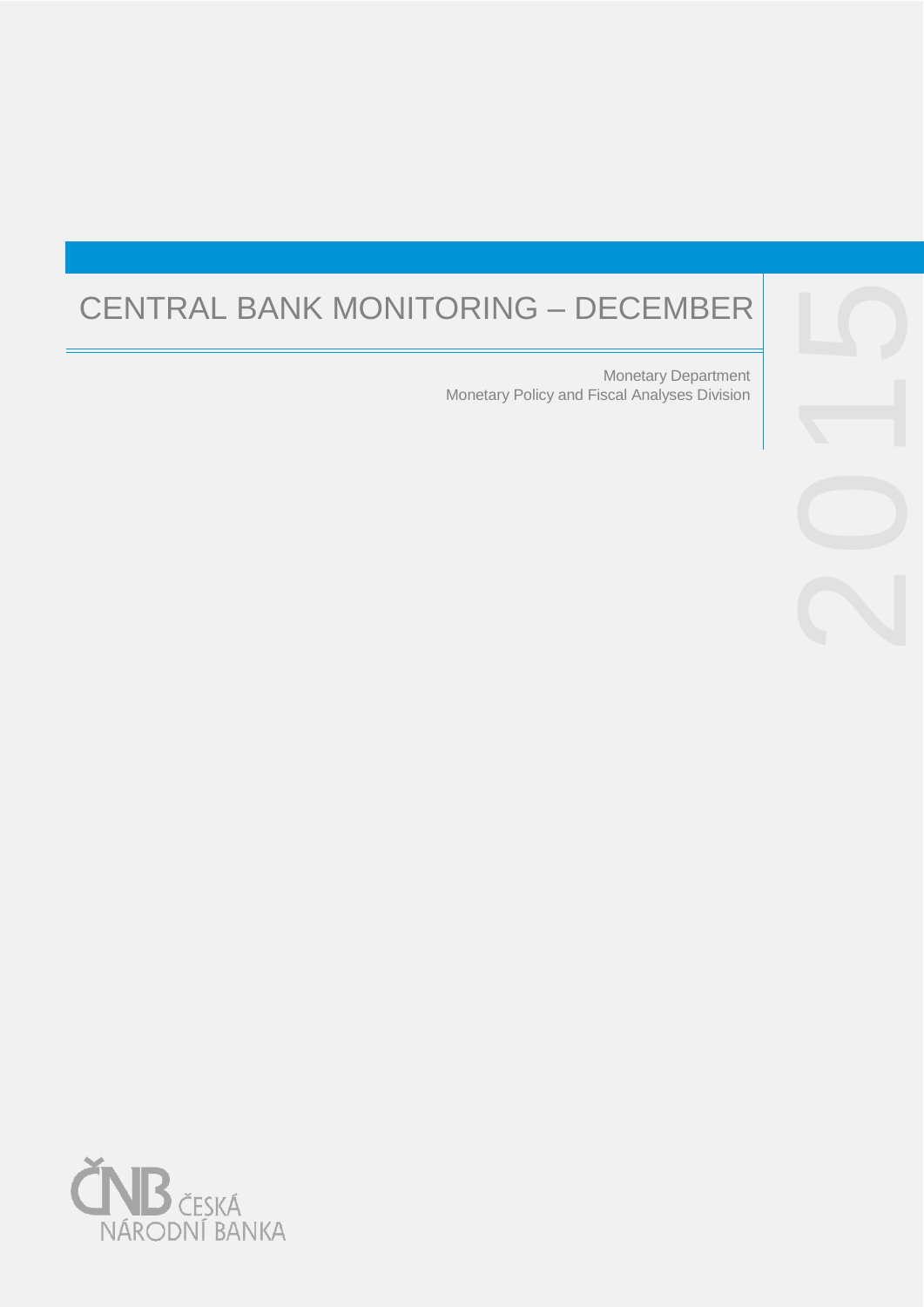#### **In this issue**

*The Federal Reserve has yet to start increasing interest rates despite wide expectations that it would do so at its September meeting. Attention is now focused on the December meeting, at which the Fed is expected to start gradually tightening monetary policy (this meeting will be held after the cut-off date for this issue). The Bank of England is also expected to hike rates next year. By contrast, the ECB decided at its meeting in December to adopt measures to boost the euro area economy. The measures include a cut in the deposit rate further into negative territory and an extension and other adjustments to its asset purchase programme. The Norwegian central bank and the RBNZ both cut their policy rates because of slackening economic activity. The other monitored central banks kept their rates unchanged. However, the Hungarian central bank informally indicated the possibility of using unconventional tools to ease monetary policy and the Swiss central bank is ready to further intervene in the foreign exchange market. The current* Spotlight *examines monetary and macroprudential policy coordination in Norway. In our* Selected Speech*, Stephen S. Poloz, Governor of the Bank of Canada, discusses this topic from the Canadian central bank's perspective.*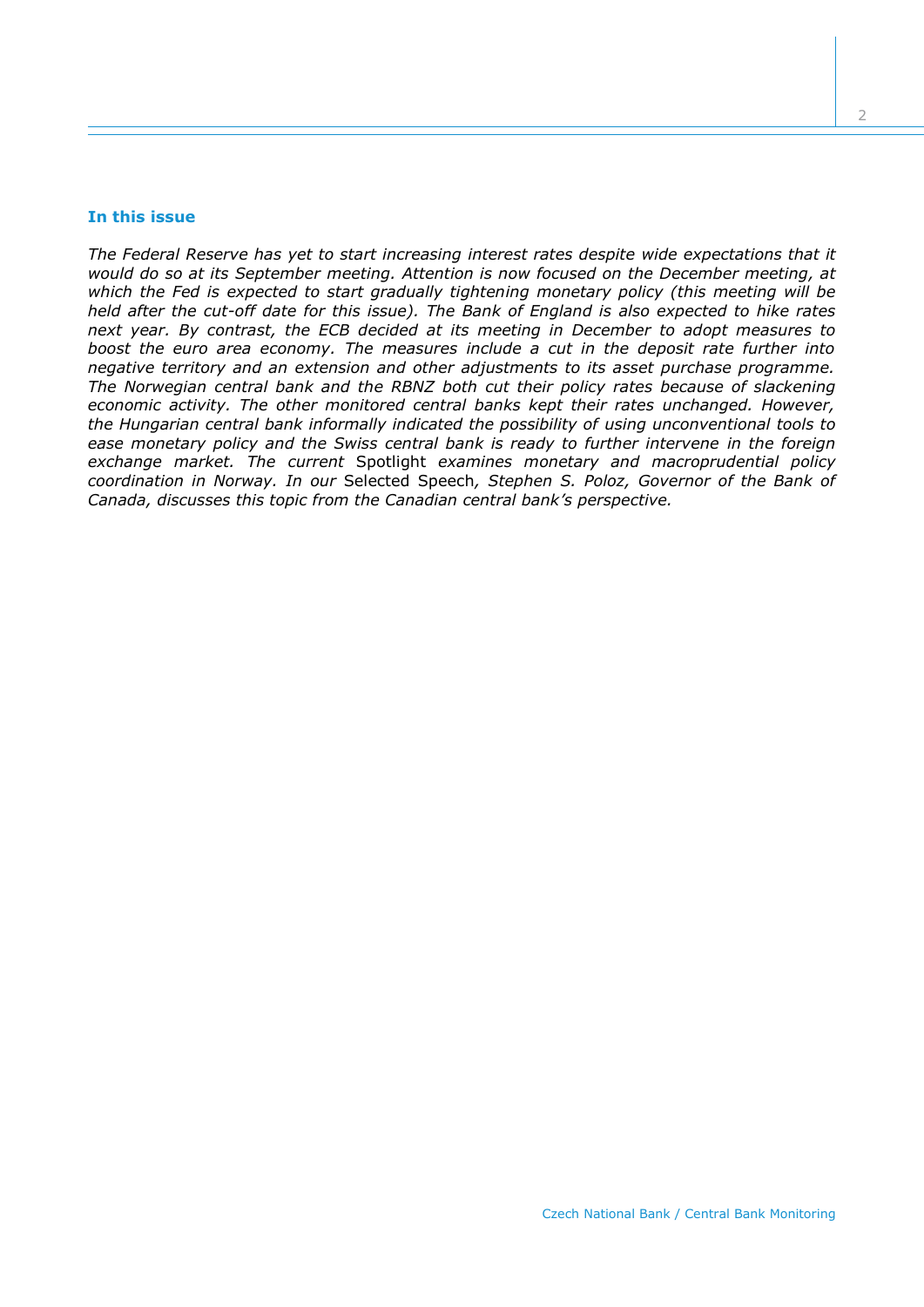3

# **1. LATEST MONETARY POLICY DEVELOPMENTS AT SELECTED CENTRAL BANKS**

## **Key central banks of the Euro-Atlantic area**

|                                      | <b>Euro area (ECB)</b>             | <b>USA (Fed)</b>                                             | <b>United Kingdom (BoE)</b>                             |
|--------------------------------------|------------------------------------|--------------------------------------------------------------|---------------------------------------------------------|
| <b>Inflation target</b>              | $< 2\%^{1}$                        | $2\%^{2}$                                                    | 2%                                                      |
| <b>MP</b> meetings<br>(rate changes) | 22 Oct (0.00)<br>3 Dec $(-0.10)^3$ | $20 - 21$ Sep $(0.00)$<br>$1 - 2$ Nov $(0.00)$               | $9-10$ Sep $(0.00)$<br>7-8 Oct (0.00)<br>4-5 Nov (0.00) |
| <b>Current basic rate</b>            | 0.05%                              | $0 - 0.25%$                                                  | 0.50%                                                   |
| <b>Latest inflation</b>              | $0.0\%$ (Oct 2015) <sup>4</sup>    | 0.2% (Oct 2015)                                              | $-0.1\%$ (Sep 2015)                                     |
| <b>Expected MP meetings</b>          | $21$ Jan<br>10 Mar<br>21 Apr       | $15 - 16$ Dec <sup>5</sup><br>$26 - 27$ Jan<br>15-16 Mar $5$ | $9-10$ Dec<br>14 Jan $6$<br>4 Feb                       |
| Other expected events                | 3 Dec:<br>publication of forecast  | Feb 2016: publication of<br>Monetary Policy Report           | 4 Feb: publication of<br><b>Inflation Report</b>        |
| Expected rate movements <sup>7</sup> | $\rightarrow$                      |                                                              | $\rightarrow$                                           |

<sup>1</sup> ECB definition of price stability "below, but close to 2%"; <sup>2</sup> January 2012 definition of inflation target; <sup>3</sup> only the deposit rate was lowered, although it currently determines the path of market exchange rates; <sup>4</sup> flash estimate; <sup>5</sup> meeting associated with summary of FOMC economic forecasts and press conference given by FOMC Chairman; <sup>6</sup> 2016 data may change depending on adoption of bill reducing number of MPC meetings; <sup>7</sup> direction of expected change in rates in next three quarters taken from Consensus Forecast survey.



At its December meeting, the **ECB** cut its deposit rate to -0.30% (and left its repo rate and Lombard rate unchanged) and decided to extend its asset purchase programme (APP) until at least March 2017. It did not change the size of the purchases, but decided to include municipal bonds. Maturing bonds will be rolled over even after the APP ends. The changes were approved by a large majority, but not unanimously. The euro area economy is continuing to pick up gradually. Quarterly GDP growth was 0.3% in Q3 according to the flash estimate. The ECB's December projections foresee GDP increasing by 1.5% in 2015, 1.7% in 2016 and 1.9% in 2017. Inflation is expected to reach 0.1% in 2015. In comparison with the previous forecast, the inflation outlook was revised down slightly to 1.0% in 2016 and 1.6% in 2017.

The **Fed** left interest rates unchanged at its meetings in September and October. The target range for the key interest rate therefore remains 0% to 0.25%. The Fed is also continuing to reinvest principal payments from its holdings of agency debt and agency mortgage-backed securities. Maturing Treasury securities are being rolled over. An increase in interest rates is expected in December 2015, partly due to a faster-than-expected rise in the number of jobs and a related drop in the unemployment rate to 5% in October; however, any increase in rates is also conditional on other fundamentals. Quarterly economic growth in the USA – driven mainly by domestic demand – was 2.1% on an annualised basis in Q3 according to a revised estimate (as compared to 3.9% in Q2).

The **BoE** left its key interest rate at 0.50% and maintained the size of its securities holdings at GBP 375 billion. Inflation temporarily turned negative, standing at -0.1% in September. The BoE expects inflation to remain below 1% until the second half of next year. Economic growth slowed slightly (to 2.3% in Q3 according to the flash estimate), but is expected to accelerate gradually until mid-2016.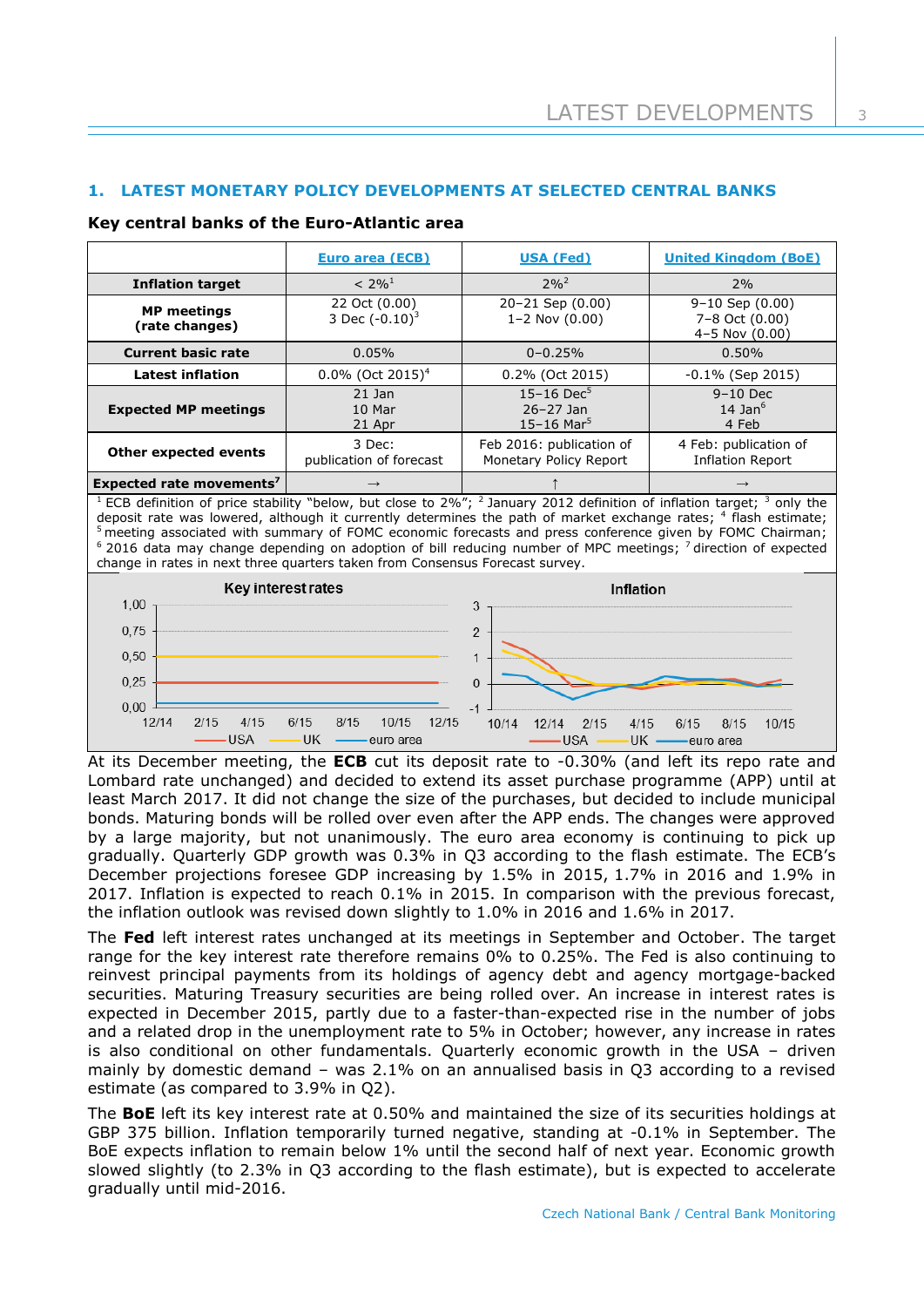|                                                                                                            | <b>Sweden (Riksbank)</b>                         | <b>Hungary (MNB)</b>                              | <b>Poland (NBP)</b>                                |  |  |
|------------------------------------------------------------------------------------------------------------|--------------------------------------------------|---------------------------------------------------|----------------------------------------------------|--|--|
| <b>Inflation target</b>                                                                                    | 2%                                               | 3%                                                | 2.5%                                               |  |  |
| <b>MP</b> meetings<br>(rate changes)                                                                       | 27 Oct (0.00)                                    | 22 Sep (0.00)<br>20 Oct (0.00)<br>17 Nov (0.00)   | 5-6 Oct (0.00)<br>3-4 Nov (0.00)<br>1-2 Dec (0.00) |  |  |
| <b>Current basic rate</b>                                                                                  | $-0.35%$                                         | 1.35%                                             | 1.50%                                              |  |  |
| <b>Latest inflation</b>                                                                                    | $0.1\%$ (Oct 2015)                               | 0.1% (Oct 2015)                                   | $-0.7\%$ (Oct 2015)                                |  |  |
| <b>Expected MP meetings</b>                                                                                | 14 Dec<br>10 Feb                                 | 15 Dec<br>$26$ Jan<br>23 Feb                      | $13 - 14$ Jan<br>$2-3$ Apr<br>$1-2$ Mar            |  |  |
| <b>Other expected events</b>                                                                               | 15 Dec: publication of<br>Monetary Policy Report | 17 Dec: publication of<br><b>Inflation Report</b> | mid-Mar: publication of<br>Inflation Report        |  |  |
| Expected rate movements <sup>1</sup>                                                                       | $\rightarrow$                                    | $\rightarrow$                                     | $\rightarrow$                                      |  |  |
| <sup>1</sup> Direction of expected change in rates in coming quarter taken from Consensus Forecast survey. |                                                  |                                                   |                                                    |  |  |
| Key interest rates                                                                                         |                                                  | Inflation                                         |                                                    |  |  |
| 3,00                                                                                                       |                                                  | 2                                                 |                                                    |  |  |
| 2,00                                                                                                       |                                                  |                                                   |                                                    |  |  |
| 1,00                                                                                                       |                                                  | $\Omega$                                          |                                                    |  |  |
|                                                                                                            |                                                  |                                                   |                                                    |  |  |
| 0,00                                                                                                       |                                                  | $-1$                                              |                                                    |  |  |
| $-1,00$                                                                                                    |                                                  | $-2$                                              |                                                    |  |  |

# **Selected central banks of inflation-targeting EU countries**

At its October meeting, the **Riksbank** extended its government bond purchase programme by an additional SEK 65 billion with effect from January to June 2016. The purchases will amount to SEK 200 billion in total. The bank left its key interest rate unchanged at -0.35% and deferred the first expected rate hike by approximately six months to 2017 H1. It justified its actions by uncertainty regarding global economic growth and expectations of a long period of low international interest rates. Annual CPIF inflation (i.e. consumer price inflation with a fixed mortgage rate) continued to rise gradually, reaching 1.1% in October. Annual CPI inflation was 0.1%. For 2016, the Riksbank expects CPIF inflation to be slightly lower than in the previous forecast, but still close to 2%. According to its [statement,](http://www.riksbank.se/en/Press-and-published/Press-Releases/2015/prm151028/) it is ready to further ease monetary policy if the inflation prospects deteriorate.

The **MNB** left its interest rate at 1.35% in the last quarter, thus ending the cycle of easing monetary policy by means of interest rates. At the same time, the bank indicated the possibility of using unconventional instruments. Annual GDP growth slowed slightly to 2.7% in Q2. According to preliminary data, it decelerated further to 2.3% in Q3, mainly because of falling external demand. A decrease in government investment, related to a drop in drawdown of EU funds, is expected, but this decline should be offset by the central bank's Growth Supporting Programme (GSP) (see *News* for more details). The MNB expects inflation to remain substantially below the 3% target and not approach it until the second half of 2017.

The **NBP** also kept its interest rate unchanged in the last quarter, at 1.50%. Economic growth continued (reaching 3.5% in Q3), driven mainly by consumption, supported by a robust labour market. Inflation remains negative (-0.7% in October), mainly because of low commodity prices. Inflation expectations are still very low. The NBP expects prices to start increasing slowly in the coming quarters. However, the possibility of a slowdown in emerging markets and the impact this may have on global economic activity, as well as the possibility of commodity prices persisting at low levels, remain sources of uncertainty about the pace of inflation returning to the target.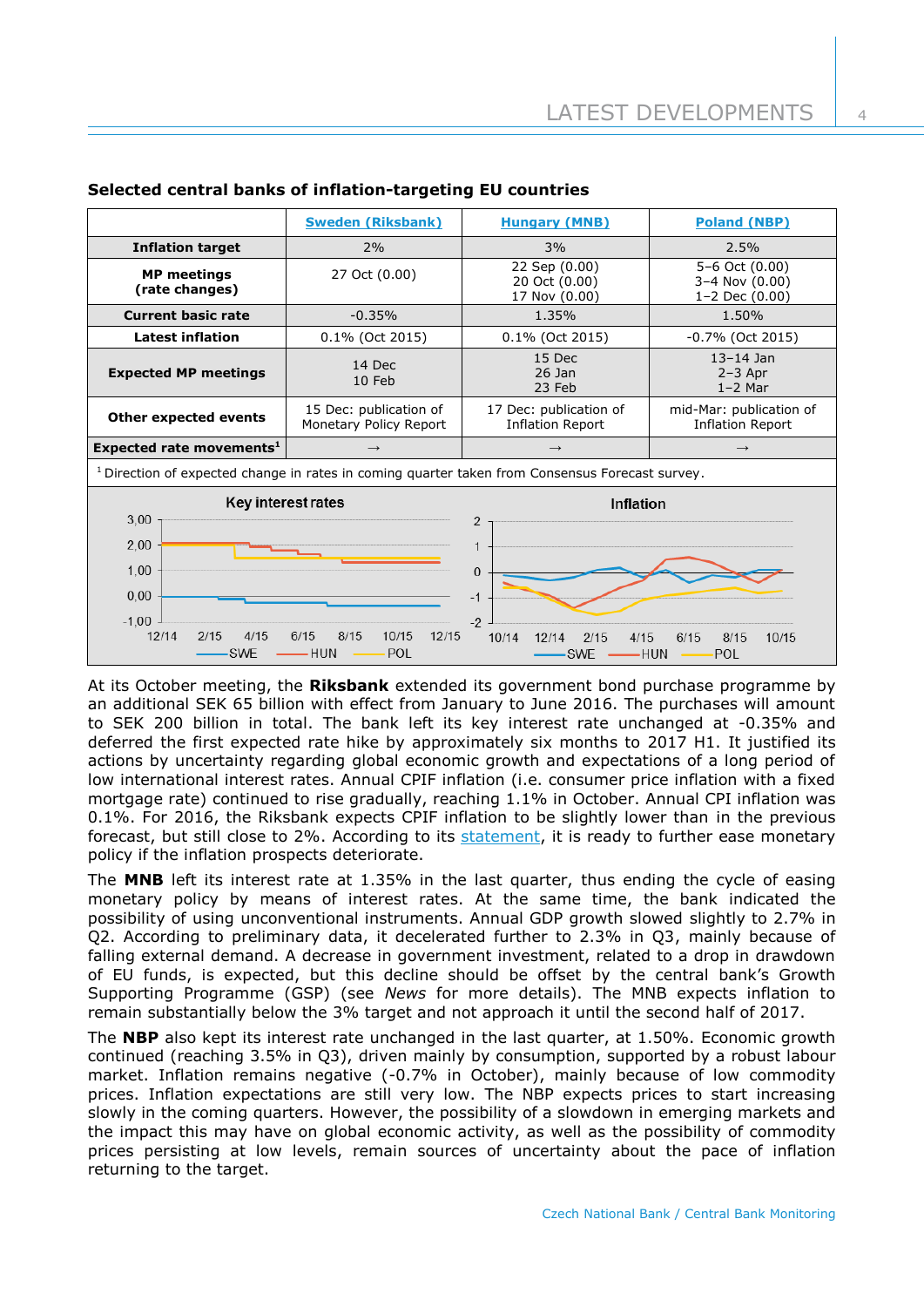|                                                                                                                                                                                               | <b>Norway (NB)</b>                               | <b>Switzerland (SNB)</b>                                                              | <b>New Zealand (RBNZ)</b>                           |  |  |
|-----------------------------------------------------------------------------------------------------------------------------------------------------------------------------------------------|--------------------------------------------------|---------------------------------------------------------------------------------------|-----------------------------------------------------|--|--|
| <b>Inflation target</b>                                                                                                                                                                       | 2.5%                                             | $0 - 2\%$                                                                             | 2%                                                  |  |  |
| <b>MP</b> meetings<br>(rate changes)                                                                                                                                                          | 24 Sep (-0.25)<br>5 Nov (0.00)                   | 17 Sep (0.00)                                                                         | 10 Sep (-0.25)<br>29 Oct (0.00)                     |  |  |
| <b>Current basic rate</b>                                                                                                                                                                     | 0.75%                                            | from $-1.25$ to $-0.25\%$ <sup>1</sup>                                                | 2.75%                                               |  |  |
| <b>Latest inflation</b>                                                                                                                                                                       | 2.5% (Oct 2015)                                  | $-1.4$ % (Oct 2015)                                                                   | $0.4\%$ (2015 Q3)                                   |  |  |
| <b>Expected MP meetings</b>                                                                                                                                                                   | 17 Dec<br>17 Mar                                 | 10 Dec<br>17 Mar                                                                      | 10 Dec<br>$28$ Jan<br>10 Mar                        |  |  |
| Other expected events                                                                                                                                                                         | 17 Dec: publication of<br>Monetary Policy Report | 16 Dec: publication of<br>Monetary Policy Report                                      | 10 Dec: publication of<br>Monetary Policy Statement |  |  |
| Expected rate movements <sup>2</sup>                                                                                                                                                          |                                                  |                                                                                       |                                                     |  |  |
| Chart displays centre of band; <sup>2</sup> direction of expected change in rates in coming quarter taken from Consensus<br>Forecast survey or, in the case of New Zealand, from RBNZ survey. |                                                  |                                                                                       |                                                     |  |  |
| Key interest rates                                                                                                                                                                            |                                                  | Inflation                                                                             |                                                     |  |  |
|                                                                                                                                                                                               |                                                  |                                                                                       |                                                     |  |  |
| $\overline{4}$<br>3<br>2<br>$\mathbf{1}$<br>$\Omega$<br>$-1$<br>12/14<br>2/15<br>4/15                                                                                                         | 8/15<br>6/15<br>10/15<br>12/15                   | 3<br>$\mathfrak{p}$<br>$\mathbf{0}$<br>$-1$<br>$-2$<br>10/14<br>12/14<br>4/15<br>2/15 | 6/15<br>8/15<br>10/15                               |  |  |

# **Other selected inflation-targeting countries**

The **NB** cut its interest rate by a further 0.25 pp to 0.75% in September owing to low economic growth. At its November meeting it kept the rate unchanged, as slightly lower-thanprojected economic growth was being offset by a weaker-than-projected krone. Unemployment rose, while household consumption and house prices grew at a slower pace than projected by the central bank. Annual inflation was 2.5% in October. The bank expects it to edge down as the effects of the krone depreciation unwind. Monetary and macroprudential policy coordination in Norway is examined in *Spotlight*.

At its September meeting, the **SNB** left the target range for the key monetary policy rate (3M LIBOR) at between -1.25% and -0.25%. The interest rate on sight deposits remained at -0.75%. The SNB said in a [statement](http://www.snb.ch/en/mmr/reference/pre_20150917/source/pre_20150917.en.pdf) that it was ready to further intervene as required in the foreign exchange market. According to analysts, a further rate cut in Switzerland is not ruled out given the expected further monetary policy easing by the ECB. The inflation outlook differed very little from the June forecast. Prices are now expected to decrease by 1.2% in 2015 and 0.5% in 2016. Inflation is expected to move back into positive territory at the beginning of 2017. The SNB expects economic activity to increase in the second half of the year, driven mainly by domestic demand. For this year, it expects growth of close to 1%.

The **RBNZ** lowered its key monetary policy rate by 0.25 pp to 2.75% in September and left it unchanged at its meeting in October. However, the bank said in a [statement](http://www.rbnz.govt.nz/news/2015/ocr-29-oct-2015.html) that some further reduction in rates seems likely. The low inflation (0.4% in Q3) is due largely to a combination of earlier strength in the New Zealand dollar and the fall in world oil prices. The RBNZ expects inflation to increase to levels within the tolerance band (1.0%–3.0%) by early 2016 as the effects of these anti-inflationary factors unwind. According to the bank, house price inflation in Auckland continues to pose a financial stability risk; macroprudential restrictions on lending to New Zealand's housing market came into effect in November (see the [June CBM\)](http://www.cnb.cz/miranda2/export/sites/www.cnb.cz/en/monetary_policy/monitoring/download/1502_cbm.pdf).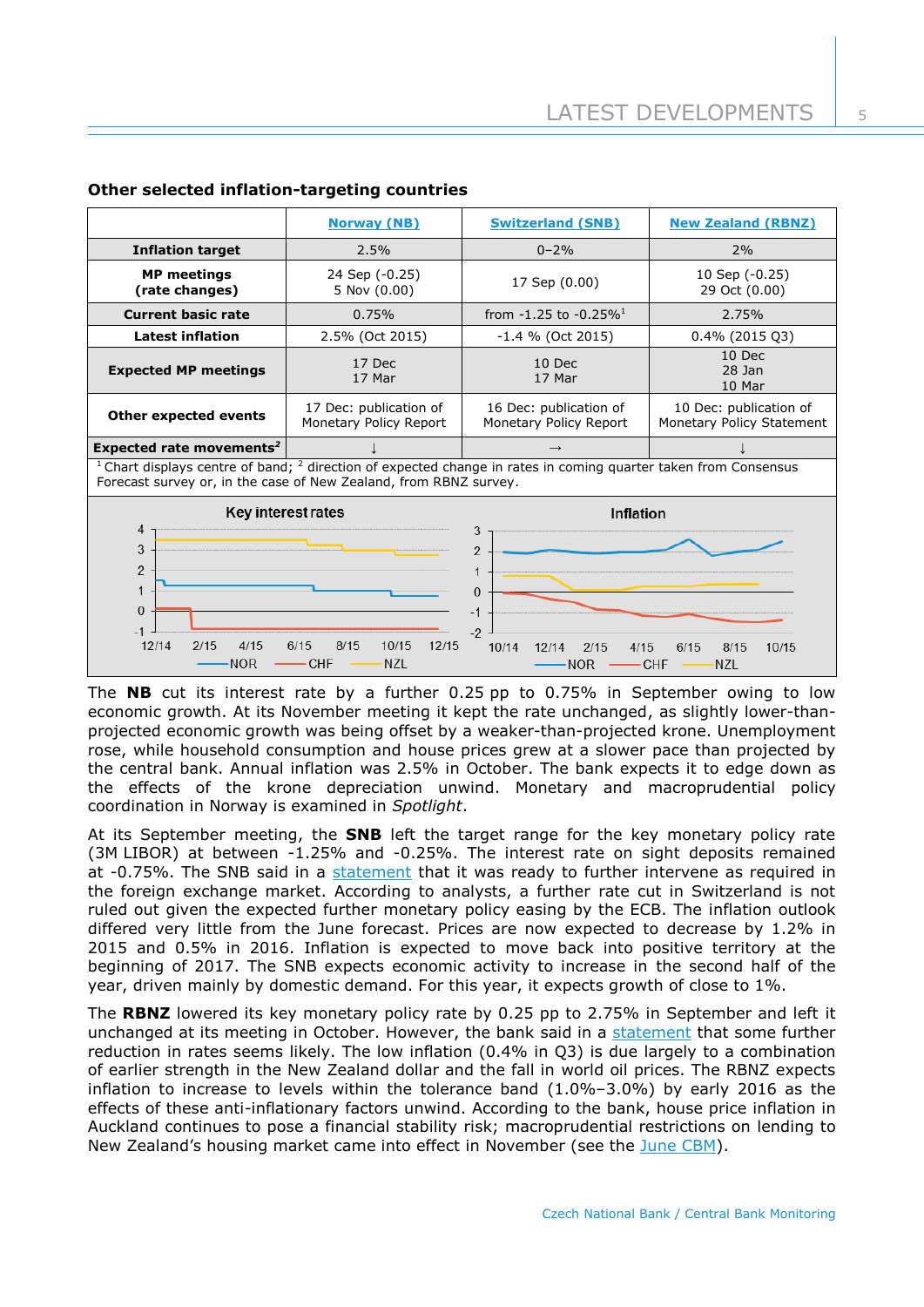# **2. NEWS**

## **[MNB again prolongs cheap loans programme and supports lending to SME](http://www.mnb.hu/en/pressroom/press-releases/press-releases-2015/restoring-market-based-financing-and-achieving-a-lasting-turnaround-in-lending-are-priorities)s…**

The MNB prolonged its Funding for Growth Scheme (FGS) supporting lending to small and medium-sized enterprises by one year. The scheme was launched in April 2013 and its final, phase-out stage will end in December 2016. During this final stage, the MNB will provide refinancing for credit institutions of HUF 600 billion, in equal amounts for loans in domestic currency and for foreign exchange loans.

Simultaneously with the phasing out of the FGS programme, the MNB announced a Growth Supporting Programme (GSP) designed to help domestic banks return to market-based financing in order to reduce risks of low lending activity and a slowdown in economic growth. Banks participating in the GSP will have to increase the stock of lending to SMEs by a given percentage in order to access the Market-Based Lending Scheme (MLS). Under this scheme, the MNB will supplement its instruments with an interest rate swap (of up to HUF 1,000 billion) and a preferential deposit facility (of up to HUF 500 billion) and is expected to lower its capital adequacy requirement.

# **[…introduces Systemic Risk Buf](http://www.mnb.hu/en/pressroom/press-releases/press-releases-2015/mnb-introduces-systemic-risk-buffer-to-manage-risks-arising-from-problem-project-loans)fer as from 2017…**

The MNB decided to introduce a Systemic Risk Buffer (SRB) in January 2017. Credit institutions with a higher-than-allowed ratio of non-performing project loans in 2016 Q4 will be required to comply with the SRB. The SRB will be applied individually, between 0% and 2% of total domestic risk-weighted assets. According to the MNB, problem project loans, which currently total more than HUF 700 billion, pose a key financial stability risk.

#### **[...and buys Budapest Stock Exchange](http://www.mnb.hu/en/pressroom/press-releases/press-releases-2015/budapest-stock-exchange-is-once-again-in-hungarian-hands)**

The MNB bought a majority stake in the Budapest Stock Exchange (BSE) from two Austrian entities in November. The Hungarian stock exchange is therefore now effectively under state control. As the controlling owner of the BSE, the MNB plans to implement several unspecified strategic innovations to further the development of the currently underdeveloped Hungarian capital market. The transaction is another step towards increased state control of the Hungarian economy.

#### **Riksbank [criticises state proposal for](http://www.riksbank.se/en/Press-and-published/Notices/2015/Ministry-of-Finance-proposal-for-a-new-provision-introducing-an-amortisation-requirement/) amortisation requirement**

The Riksbank published critical comments on the Swedish Ministry of Finance's proposal for a new legal provision introducing an amortisation requirement. The proposal is due to come into force in May 2016 and introduces obligatory payment of the value of a mortgage of 2% per year until 30% of the loan is repaid and then at least 1% until the 50% level is reached. According to the Riksbank, the proposal is a welcome step towards reducing the risks linked to the high levels of household debt in Sweden, risks that the bank has highlighted on several occasions, but the proposal does not go far enough (it only affects new mortgages, for example). The Riksbank also opposes the proposal that the Swedish Financial Supervisory Authority (Finansinspektionen, FSA) would need to obtain the consent of the government before being able to adopt the requirement, as this would effectively reduce the level of independence of the FSA. It also opposes an exemption for newly-built homes and too broad scope for banks to grant exemptions. At the end of October, the Swedish Administrative Court of Appeal rejected the proposal for the second time, this time because it does not think the FSA should be given the right to impose such measures on individual households.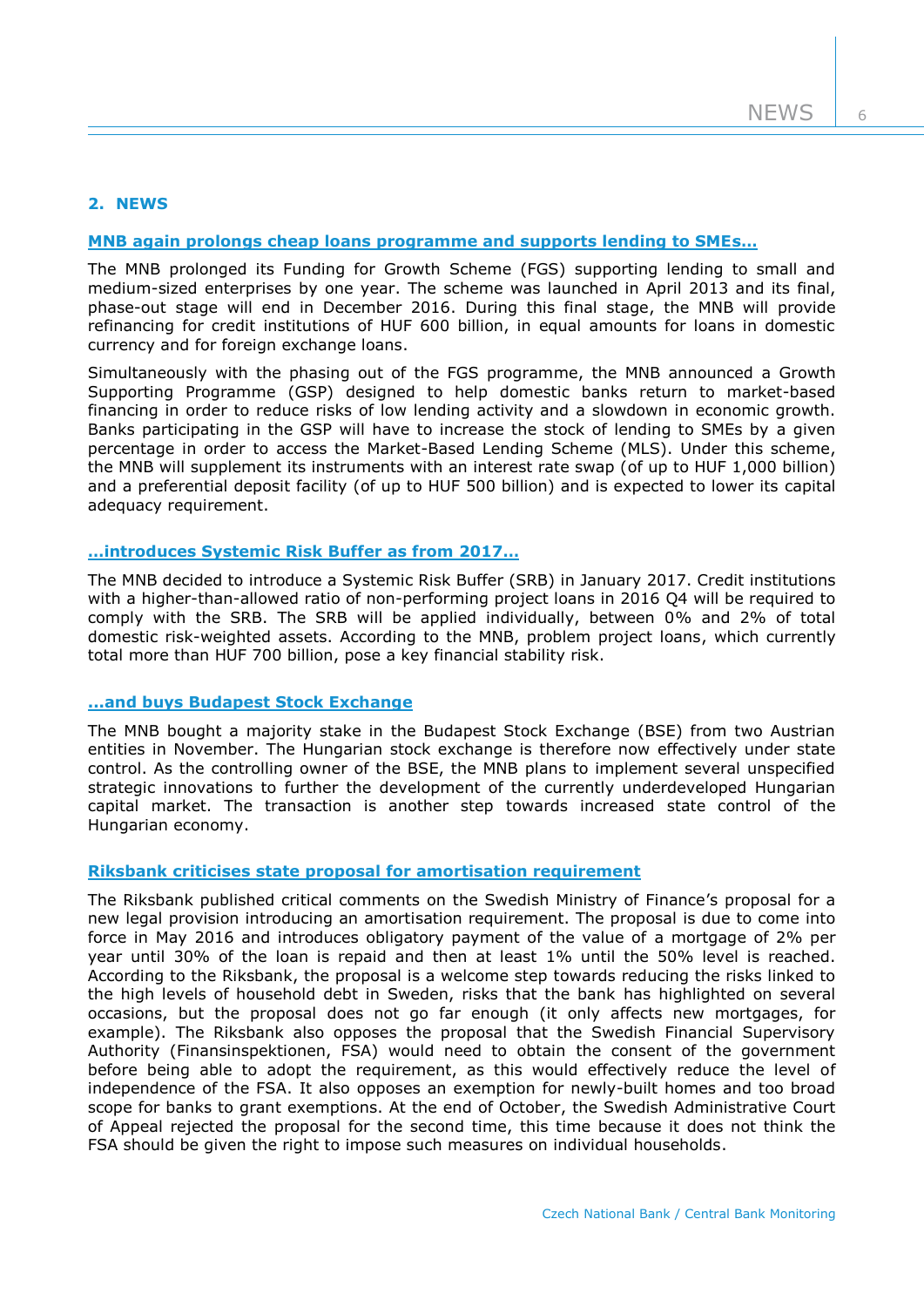7

# **[ECB publishes principles for Executive Board members](http://www.ecb.europa.eu/press/pr/date/2015/html/pr151006.en.html)' communication with public…**

In reaction to the inadvertent disclosure of market-sensitive information to a closed-door meeting of investors before it was released to the public (see the [June CBM\)](http://www.cnb.cz/miranda2/export/sites/www.cnb.cz/en/monetary_policy/monitoring/download/1502_cbm.pdf), and as affirmation of its transparency, the ECB in October published the existing [guiding principles](http://www.ecb.europa.eu/ecb/orga/transparency/html/eb-communications-guidelines.en.html) followed by its Executive Board (EB) members when communicating with private, academic or civil society representatives. These principles are based on three pillars: (i) no potentially market-sensitive information may be available to a selected audience before it is available to the widest possible public audience, (ii) no market-sensitive information may be divulged at non-public events or bilateral meetings, and (iii) a "quiet period" regarding speeches and public appearances should be observed for seven days prior to each scheduled monetary policy meeting; this principle was [expanded](https://www.ecb.europa.eu/pub/pdf/other/151202letter_valli_zanni.en.pdf?e85e802150e5dc8f380045854d67b3fd) before the most recent monetary policy meeting and now covers all meetings.

# **[…and will publish](https://www.ecb.europa.eu/press/pr/date/2015/html/pr151030.en.html) EB members' meeting calendars**

To increase its transparency, the ECB will in February 2016 start publishing the meeting calendars of all its EB members, including the President. The calendars will be released with a three-month lag. According to the **Financial Times**, which obtained the calendars for the last year from the ECB, EB members met frequently with members of the private sector days, or even hours, before monetary policy meetings.

## **[Riskbank deputy governor suggests improvements to inflation targeting](http://www.riksbank.se/en/Press-and-published/Speeches/2015/Jansson-Time-to-improve-the-inflation-target/)**

In his December [speech,](http://www.riksbank.se/Documents/Tal/Jansson/2015/tal_jansson_151203_eng.pdf) Riksbank deputy governor Per Janssen proposed two changes to the implementation of inflation targeting in Sweden: (1) targeting a new measure of inflation from currently used CPI inflation, which in Sweden (in contrast to other countries) includes interest payments made by home owners with mortgages, and therefore immediately moves in the same direction as changed interest rates, which may create an impression of monetary policy failings; it also has a tendency to extreme and long-term fluctuations. Jansson proposes to target the CPIF inflation (i.e. CPI with a fixed interest rate) or HICP inflation used in the Eurozone. (2) reintroducing the tolerance band around the inflation target, together with obligatory publishing of a short explanatory report in case of deviation of inflation from this band. The aim of both proposed changes is basically improving the credibility of the central bank's monetary policy and reinforcing confidence in the inflation target that may be undermined by its long-time undershooting.

## **Swedish parliament to discuss Riksbank evaluation**

Given the long-term undershooting of the inflation target in Sweden, the parliamentary committee overseeing the Riksbank formed a [discussion panel](http://www.bloomberg.com/news/articles/2015-10-20/sweden-to-revisit-central-bank-mandate-after-era-of-disinflation) to evaluate the bank's monetary policy. The panel does not have the objective of changing the Riksbank's monetary policy (some suggestions have been made, including lowering the inflation target, reintroducing a tolerance band or operating with a dual monetary policy mandate, but these would represent interference with the central bank's independence and the chairman of the committee has brushed them aside). The discussion should lead to better evaluation of the Riksbank's monetary policy in the current economic environment.

## **[RBNZ publishes article on evaluating monetary policy](http://www.rbnz.govt.nz/news/2015/bulletin-evaluating-monetary-policy.html)**

The RBNZ published an article "[Evaluating monetary policy](http://www.rbnz.govt.nz/research_and_publications/reserve_bank_bulletin/2015/2015nov78-7.pdf)" in which it argues that monetary policy should not be evaluated solely on the basis of actual inflation, which can temporarily deviate from its medium-term target. Monetary policy should be evaluated in two steps,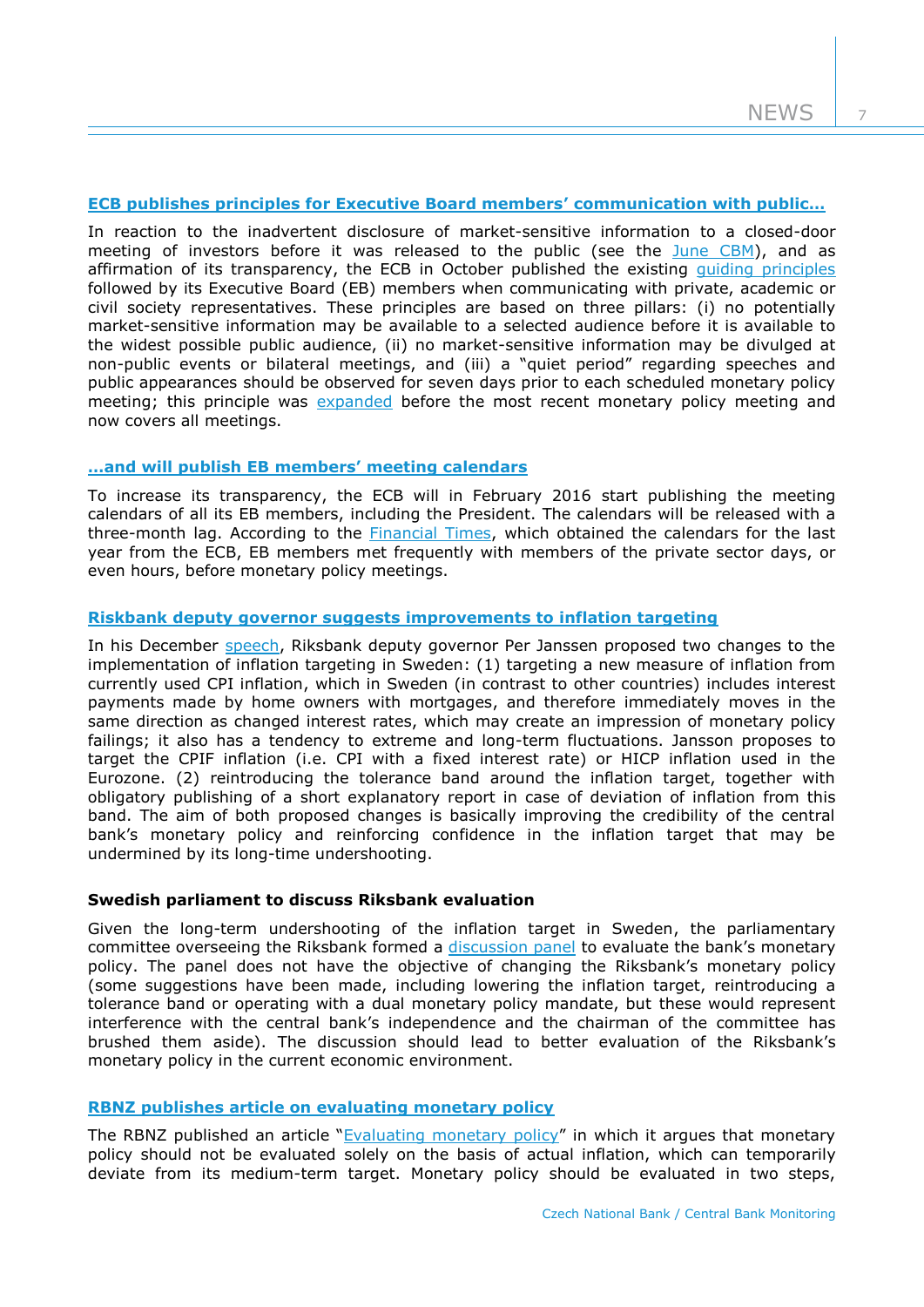8

ex ante and ex post. Ex-ante evaluation should be based on comparing the monetary policy decision and inflation forecast with relevant information available at the time. Ex-post evaluation should examine how the bank responded to new information and forecast errors and whether it communicated the developments effectively and therefore maintained the credibility of the monetary policy framework. The publication relates to the New Zealand legislation, but its principles are valid for inflation targeting in general.

# **Review of BoE's forecasting performance published**

The Independent Evaluation Office (IEO), formed in September 2014 to help the BoE's Court of Directors better evaluate the bank, in November published a [report](http://www.bankofengland.co.uk/about/Documents/ieo/evaluation1115.pdf) evaluating the BoE's forecast performance. The report uses statistical methods to test the accuracy and bias of the forecasts and the systematic use of all available information. In its [response to the review,](http://www.bankofengland.co.uk/about/Documents/ieo/responseieoreport.pdf) the BoE's Monetary Policy Committee (MPC) says it plans to introduce the following steps based on the IEO's recommendations: (i) expand its suite of statistical models used for forecasting, (ii) engage more with other experts in the field, especially when expanding the range of models, (iii) undertake a more systematic statistical monitoring of the performance of the MPC's central projections and more systematically assess outturns relative to the MPC's fan charts, (iv) encourage economic experts to challenge the forecasts, and (v) provide more support for non-MPC internal users of the forecasts, including guidance on the level of oversight of forecast variables.

## **[BIS has new chairman](https://www.bis.org/press/p150907.htm) and [vice-chairman](http://www.bis.org/press/p151110.htm)**

Jens Weidmann, President of the Deutsche Bundesbank, was elected Chairman of the Bank for International Settlements (BIS) by its Board of Directors. His term is for a period of three years, commencing on 1 November. He succeeds Christian Noyer, who retired as Governor of the Bank of France at the end of October. Raghuram Rajan, Governor of the Reserve Bank of India, was appointed Vice-Chairman on 10 November.

# **IMF decides to include [Chinese renminbi](http://www.imf.org/external/np/sec/pr/2015/pr15540.htm) in SDR basket**

The IMF decided to include the Chinese renminbi in the basket of currencies on which the value of its reserve asset, the Special Drawing Right (SDR), is based. The decision resulted from the regular review of the SDR basket, which this time was focused on whether the Chinese renminbi met the existing criteria to be included in the basket. As from October 2016, the Chinese currency will be included in the basket as a fifth currency alongside the US dollar, the euro, the Japanese yen and the British pound.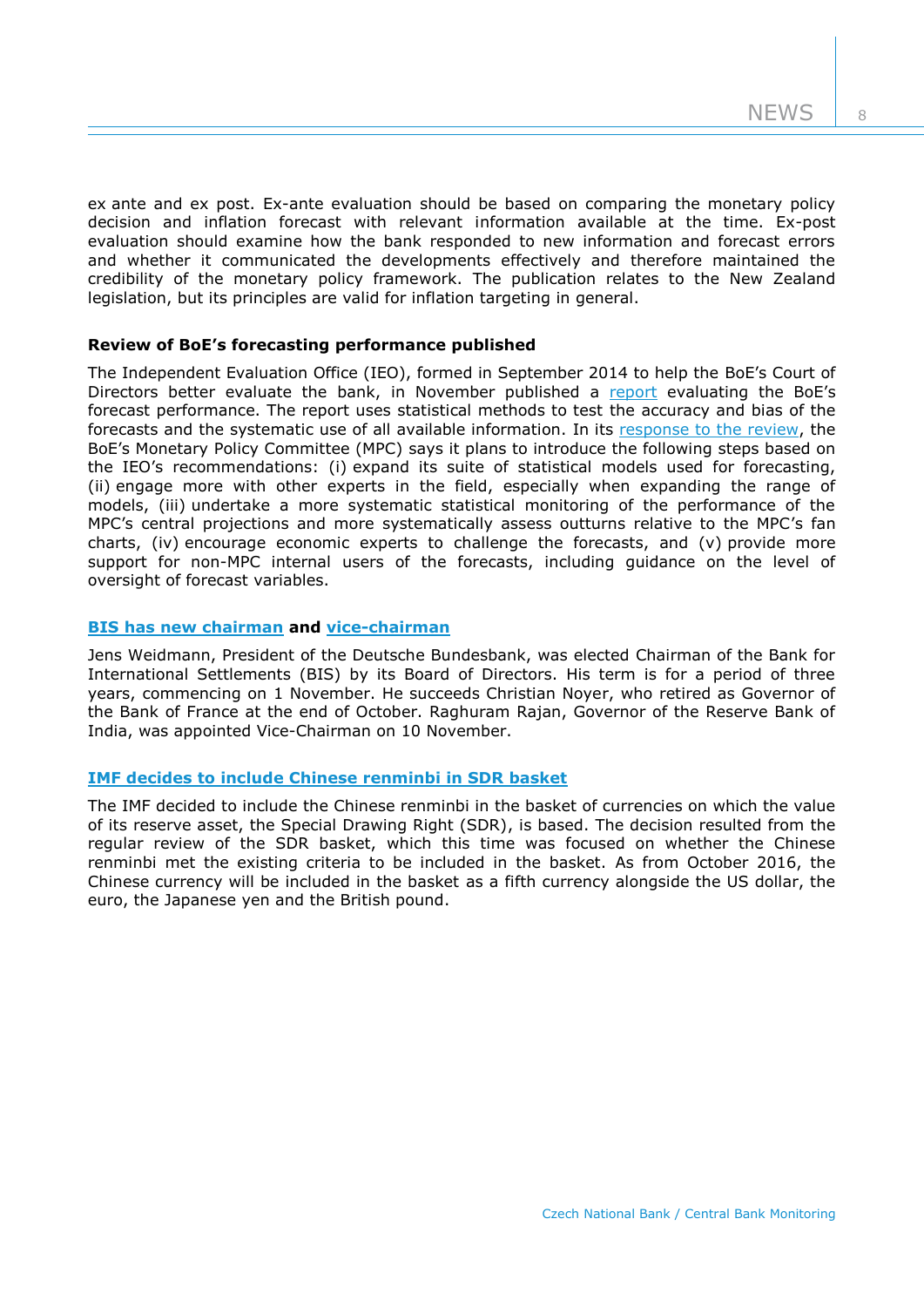# **3. SPOTLIGHT: COORDINATION OF MONETARY AND MACROPRUDENTIAL POLICY, NORWEGIAN STYLE**

*The global financial crisis showed that maintaining low and stable inflation is not sufficient to prevent the emergence of imbalances in the financial system and risks to macro-financial stability. The susceptibility of financial systems to excessive risk-taking in certain phases of the business cycle was also revealed in full. This experience is reflected in the mandate and instruments of macroprudential policy, in the pursuit of monetary policy and in the coordination of these two policies. This article examines the coordination of monetary and macroprudential policy in different phases of the business and financial cycle using the example of the Norwegian economy.*

# **Introduction**

 $\overline{a}$ 

Divergence of business and financial cycles<sup>1</sup> affects monetary and macroprudential policy coordination. The instruments of these two policies affect the price and availability of loans and thus credit growth in the economy. Systemic risk increases in the upward phase of the financial cycle as financial institutions create growing and correlated exposures (e.g. mortgage loans) sensitive to the same macroeconomic factors. If the economy subsequently slides into recession or other macroeconomic factors leading to default materialise, those correlated exposures may intensify the default and cause higher losses, which, moreover, tend to be only partly covered by provisions. At that moment, the riskiness of loans manifests itself in full.

If the effects of monetary and macroprudential policy are unidirectional, they can be mutually reinforcing. A more difficult situation arises for central banks if a monetary policy target is being enforced against macroprudential policy targets. This is the case in some inflationtargeting economies in the current macroeconomic conditions – there is a sustained economic recovery, but inflation pressures are very weak, inflation is below target and the economy is operating in an environment of very low nominal interest rates, which cannot be raised if the inflation target is to be hit. In these conditions, commercial banks perceive the risks as generally low and ease their credit conditions. If there is sufficient demand among customers, who also perceive the risks as low on average, credit growth rises. This is associated with growth in prices of assets (which simultaneously serve as loan collateral) followed by further growth in loans to finance asset purchases and further growth in asset prices until the situation becomes unsustainable. Once the true size of the (previously thought to be low) risk is perceived, asset prices (e.g. house prices) correct sharply. This leads to a fall in collateral value, a rise in the default rate and financial losses. In order to preventively reduce the risk of excessive credit and asset price growth, it is appropriate to use prudential policy instruments in the expansion phase of the financial cycle.

Monetary and macroprudential policy coordination can be illustrated on the example of Norges Bank and the steps it has taken in recent years. Norges Bank has been implementing monetary policy through flexible inflation targeting since 2001, i.e. it has been taking into account both inflation and output and employment in its decisions relating to ensuring low and stable inflation. Unlike in other banks (such as the Czech National Bank and the Riksbank), the inflation target is set by the Norwegian government (at 2.5%). The main monetary policy instrument is the interest rate, which can be changed every six weeks depending on the situation in the real economy. Interventions in foreign exchange markets, i.e. purchases (sales) of foreign currency to weaken (strengthen) the Norwegian krone, can also be employed to ease (tighten) monetary conditions.

 $1$  The CNB defines the financial cycle as recurrent swings in the ability of market participants to recognise financial risk.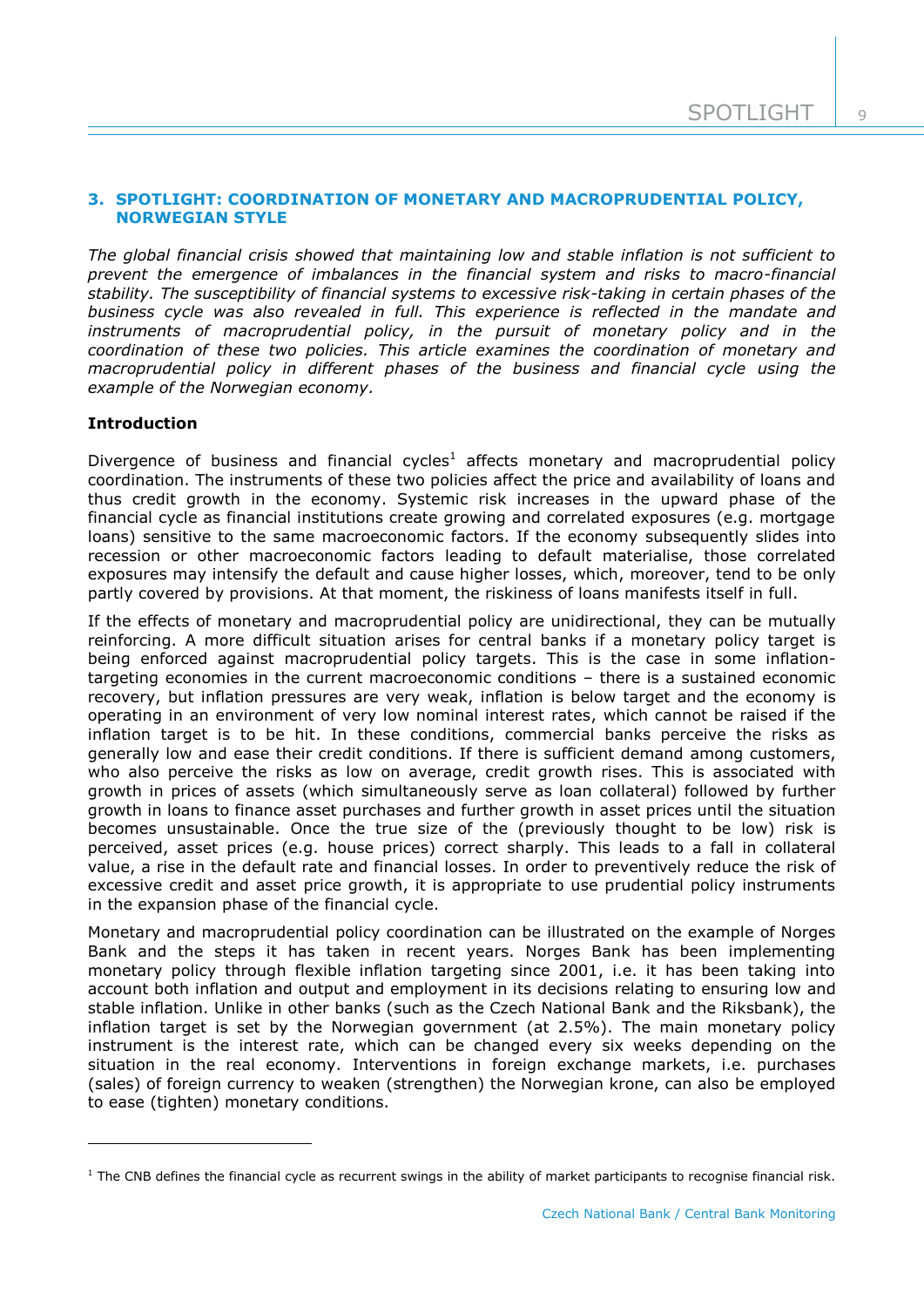Norges Bank is additionally responsible for financial stability. In the case of macroprudential policy, it uses a combination of instruments aimed specifically at increasing the resilience of the banking sector and the financial system as a whole. The aim of both macro- and microprudential policy is to limit growth and materialisation of macro- and micro-financial risks.

## **Monetary and macroprudential policy coordination by Norges Bank**

In March 2012, Norges Bank outlined three possible paths for the policy rate in the forecast scenario when taking account of different monetary policy objectives. If monetary policy gave weight only to hitting the inflation target (Criterion 1), the Taylor rule would imply a near-zero policy rate for some time. If the Norwegian central bank chose the optimal policy for both price

stability and the real economy (taking into account the output gap and employment), the rate would be higher than in the previous case (Criteria 1&2). If interest rate considerations took into account not only price stability and the real economy, but also financial stability in the form of reducing the risks of financial imbalances,

-



*Note: March 2012 forecast. Source: Norges Bank*

the rate would reach its highest level (Criteria 1,2&3). The actual policy rate path shows that Norges Bank took the macroprudential policy objective into account and followed this path for some time. This was confirmed by Governor Olsen in a speech given in April 2015 [\(here\)](http://www.norges-bank.no/en/Published/Speeches/2015/2015-04-27-Olsen-LSE/), in which he said that "the key policy rate in Norway has in recent years been kept slightly higher than implied by medium-term outlook for inflation and output, in order to mitigate the risk of a build-up of financial imbalances".

However, a deteriorating macroeconomic situation led to divergence from the above interest rate path and to a series of interest rate cuts starting in 2014. The Norwegian authorities thus responded to the risks to financial stability with macroprudential instruments (see the next section). Specifically, a sharp fall in oil prices in 2014 affected the price and growth prospects of the Norwegian economy. Norges Bank lowered the key policy rate by 0.25 pp to 1.25% in December 2014. At the time, the Norwegian economy was grappling with high household debt and rising house prices, but the macroeconomic situation took precedence over the growing macro-financial risks when it came to setting the interest rate for monetary policy purposes (household debt exceeded 200% of disposable income and is continuing to outpace it; house prices, which have long been rising, slowed but did not fall during the financial crisis and accelerated further, especially in cities, as monetary policy started to be eased in 2014<sup>2</sup>).

<sup>&</sup>lt;sup>2</sup> The house price growth in cities is due to several demand-side factors: i) growing urbanisation, i.e. migration from towns and villages to cities; ii) immigration, especially from new EU countries (Poland and Lithuania) and non-EU countries. It is also due to the fact that Norway has a high percentage of property owners (most Norwegians buy their first home at around 30 years of age), who also enjoy tax breaks; people also like to invest in property at a time of low rates. The property supply side is sticky for administrative and time reasons; urban development is constrained by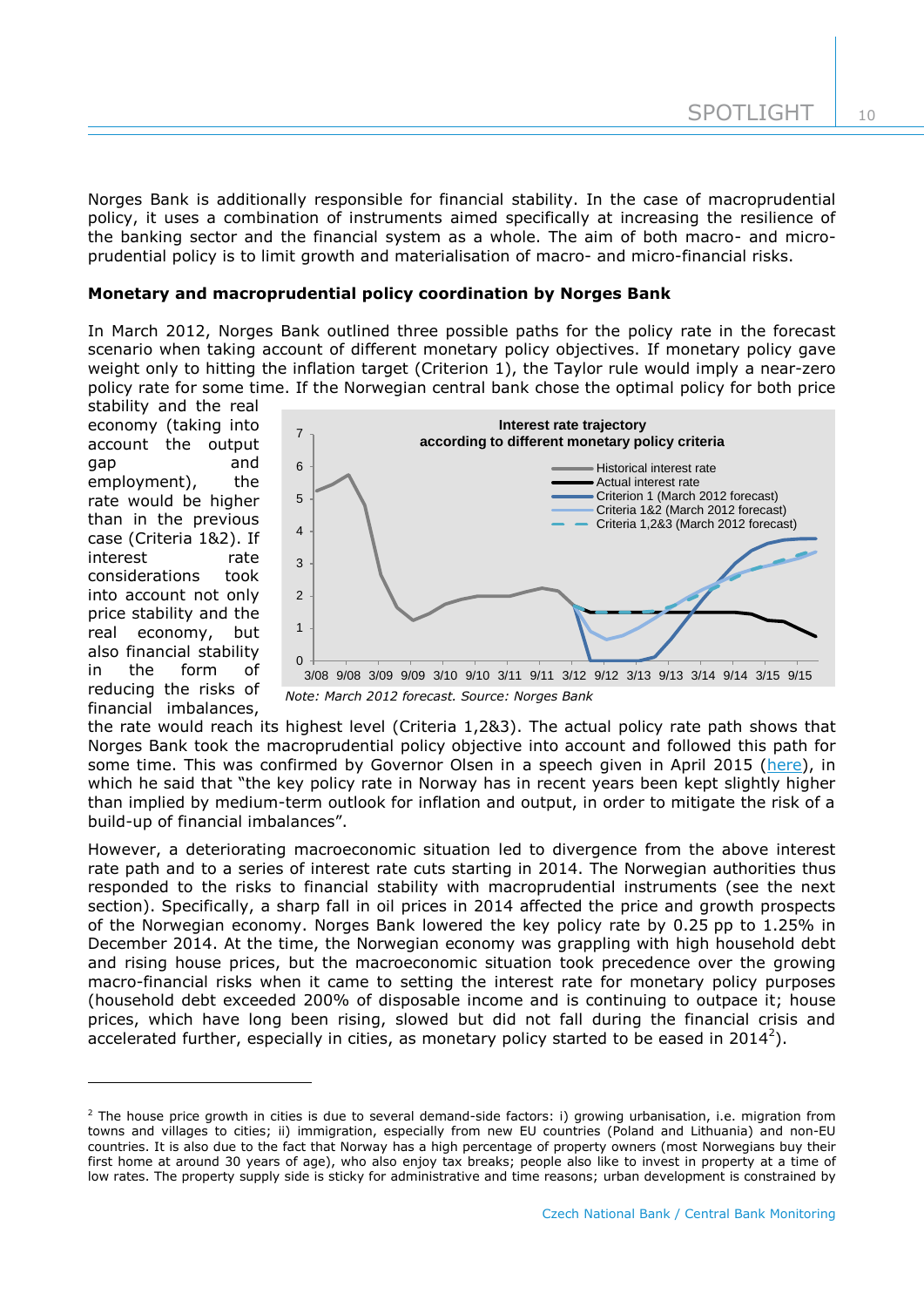Faced with a similar economic outlook as in December 2014, Norges Bank did not lower the key policy rate at its next meeting in March 2015. However, when communicating its decision, the bank admitted that the rate would be reduced in the period ahead, adding that monetary policy cannot take primary responsibility for financial stability and that prudential instruments, i.e. more effective instruments for reducing macro- (micro-)financial risks, should be used to curb growth in loans and property prices. At the time, the countercyclical capital buffer rate<sup>3</sup> was left unchanged at 1%, but the central bank recommended considering increasing it in summer 2016 (i.e. announcing a change in summer 2015) if house prices continued to rise. The buffer rate was increased from  $1\%$  to  $1.5\%$  in June.<sup>4</sup> The key policy rate was lowered in June and again in September to its current level of 0.75% in response to a further deterioration of the macroeconomic situation, despite the pro-growth effect of the depreciation of the Norwegian krone since the end of 2014.

According to Norges Bank's current (September) forecast, the outlook for the coming year suggests the key policy rate may be reduced further, even though this may fuel property price inflation and private sector debt growth. It seems that the effort to prevent an economic downturn via easier monetary conditions will not be affected by perceptions of current macrofinancial risks.

## **Macroprudential measures taken by Norwegian central authorities**

1

A wide range of instruments have been created and implemented for prudential policy purposes over the last few years and especially in response to the financial crisis. Since the Norwegian economy is facing substantial growth in property prices and property-backed loans, Norges Bank and the Ministry of Finance have deemed it appropriate to introduce selected macroprudential instruments, in particular a countercyclical capital buffer, an LTV limit and stricter rules for the calculation of risk weights.

The countercyclical capital buffer is one of the pillars of the new European-wide system of capital regulation. The objective of the buffer is to bolster the financial system's resilience to risks associated with strong swings in lending. Banks create this buffer on the orders of the regulatory authority at times of excessive credit growth, when systemic risk is built up. The buffer – created in a forward-looking manner – will be used by banks to cover losses at times of economic downturn accompanied by heightened financial tensions and rising loan losses. This will mitigate the credit crunch and reduce the reverse transmission of shocks from the financial sector to the real economy. This instrument was introduced in Norway and other European countries such as Sweden (1.5%) and Denmark (0%) as a consequence of the Basel III regulatory framework and its implementation via CRD IV.<sup>5</sup>

This capital buffer has been an important macroprudential policy instrument in Norway since December 2013, when its implementation was approved by the Norwegian parliament. The fact that it has been set at a non-zero level is due to increased credit growth in the economy and a regular assessment of the situation by the central bank.<sup>6</sup> The introduction of the buffer

a lack of space for new builds (for example in Oslo and surroundings) and by regulations regarding the use of land, which lay down, for example, minimum plot sizes and standards for dwellings.

<sup>&</sup>lt;sup>3</sup> A key macroprudential policy instrument in Norway, through which commercial banks create a capital buffer in times of economic prosperity and use it to cover losses in times of economic downturn. The size of the buffer is approved by the Norwegian Ministry of Finance on the recommendation of the central bank, which works in close cooperation with the supervisory authority (Finanstilsynet).

<sup>4</sup> Although the requirement to create this buffer does not come into effect until one year after the buffer rate is increased, banks adjust their strategies during this one-year period.

<sup>&</sup>lt;sup>5</sup> This legislation applies to Norway even though it is not an EU Member State, as it is bound by the EEA Agreement.

<sup>&</sup>lt;sup>6</sup> Norges Bank assesses the loan-to-GDP ratio, the ratio of house prices to disposable income, real commercial property prices and the ratio of wholesale funding to banks' total assets. The advice on the level of the buffer is issued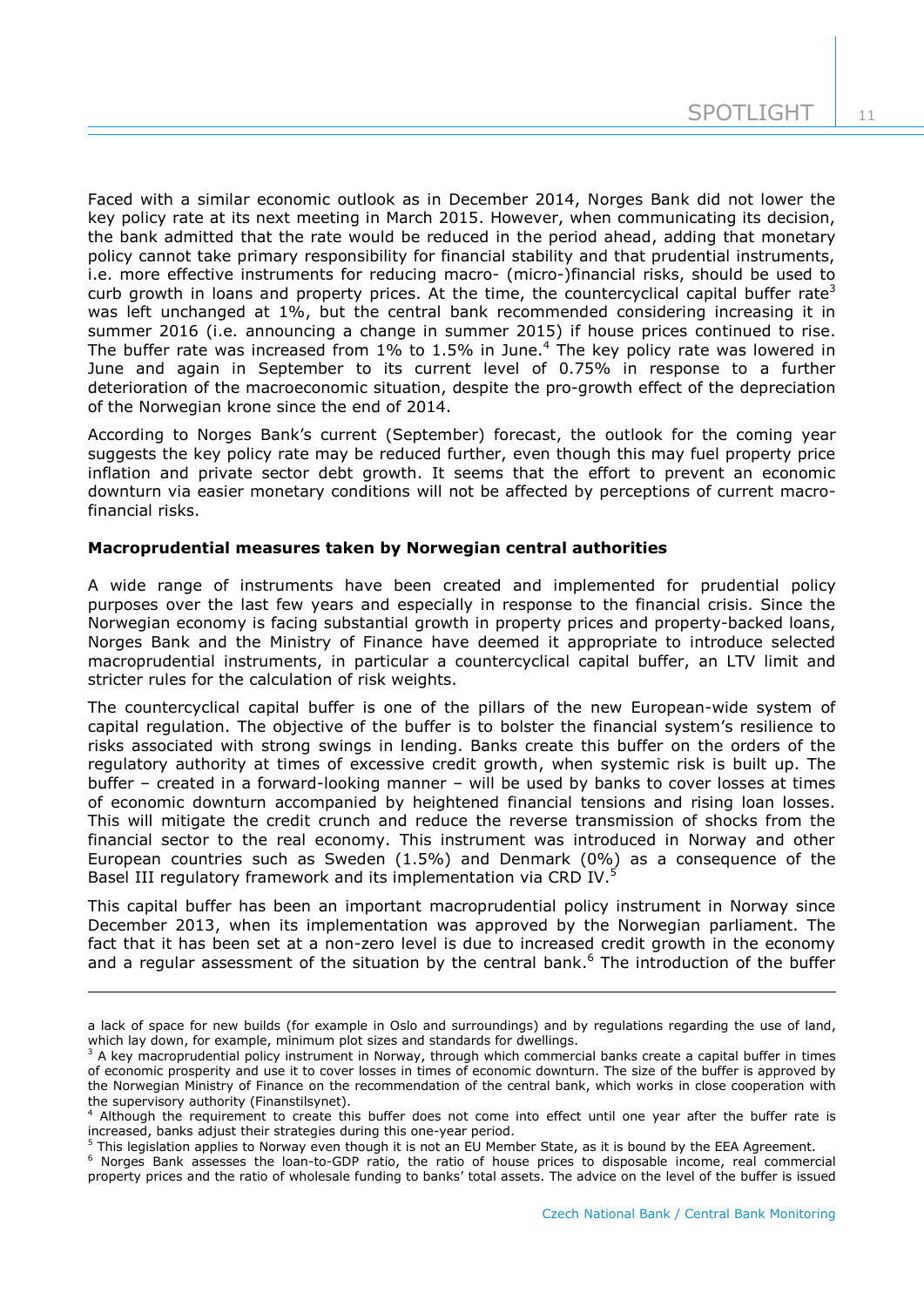was preceded by the publication in March 2013 of a *Monetary Policy Report with Financial Stability Assessment* containing information on the buffer-setting and buffer-assessment procedures. All subsequent Monetary Policy Reports contain an extensive assessment of financial stability and present conclusions in an executive summary. These steps confirmed Norges Bank's interest in extending the flexible inflation-targeting framework to include maintenance of financial stability. A whole range of other measures were subsequently adopted and implemented in an effort to increase and enhance the capital of banks amid a wave of increases in capital requirements.

In 2014, the capital requirements were raised and capital buffers (filled with Common Equity Tier 1) were created, again under Basel III/CRD IV. Norway is currently using a minimum requirement of 4.5% and a conservation buffer of 2.5% of total risk exposure. It has also introduced a systemic risk buffer (to suppress systemic risk stemming from potential destabilisation of relevant banks) of 3% of total exposure and a buffer of 2% created by systemically important institutions for potential losses (on 1 July 2016; currently, i.e. in the first year, the buffer rate is 1% and applies to three banks – DNB ASA, Nordea Bank Norge ASA and Kommunalbanken  $AS^7$ ). The aim of this buffer is to mitigate risks arising from undesirable motivation of financial institutions and moral hazard. Overall, Norwegian banks are well capitalised, as in recent years they have increased their capital (CET1) via profits and simultaneously reduced their risk-weighted assets.<sup>8</sup>



*Source: Norwegian Ministry of Finance and Norges Bank*

-

LTV limits have been used since March 2015 to correct credit growth and property price inflation. These significantly limit the provision of loans exceeding 85% of the property value.<sup>9</sup> These limits were introduced earlier but have been tightened in response to sharp growth in loans and property prices. The rules for the calculation of bank-level risk weights attaching to risks associated with residential mortgage loans have also been tightened. Liquidity is also

regulated by new EU legislation applying to Norway. The aim of the liquidity coverage ratio (LCR) is to ensure that a bank holds enough liquid assets to cover its needs for 30 days (this requirement takes effect on 1 January 2018 and is currently being phased in).

four times a year. The start of the creation of the buffer is announced 12 months ahead. Cancellation may be immediate. The buffer rate fluctuates in the range of 0%–2.5% of risk-weighted assets and applies to all banks operating in Norway.

<sup>7</sup> This bank is wholly owned by the state and grants loans to the municipal sector.

<sup>8</sup> Winje, H. and L. T. Turtveit (2014): "Norwegian banks' adjustment to higher capital requirements", Staff Memo 14/2014, Norges Bank.

 $9$  These limits may be exceeded to a limited extent, but further collateral is required.